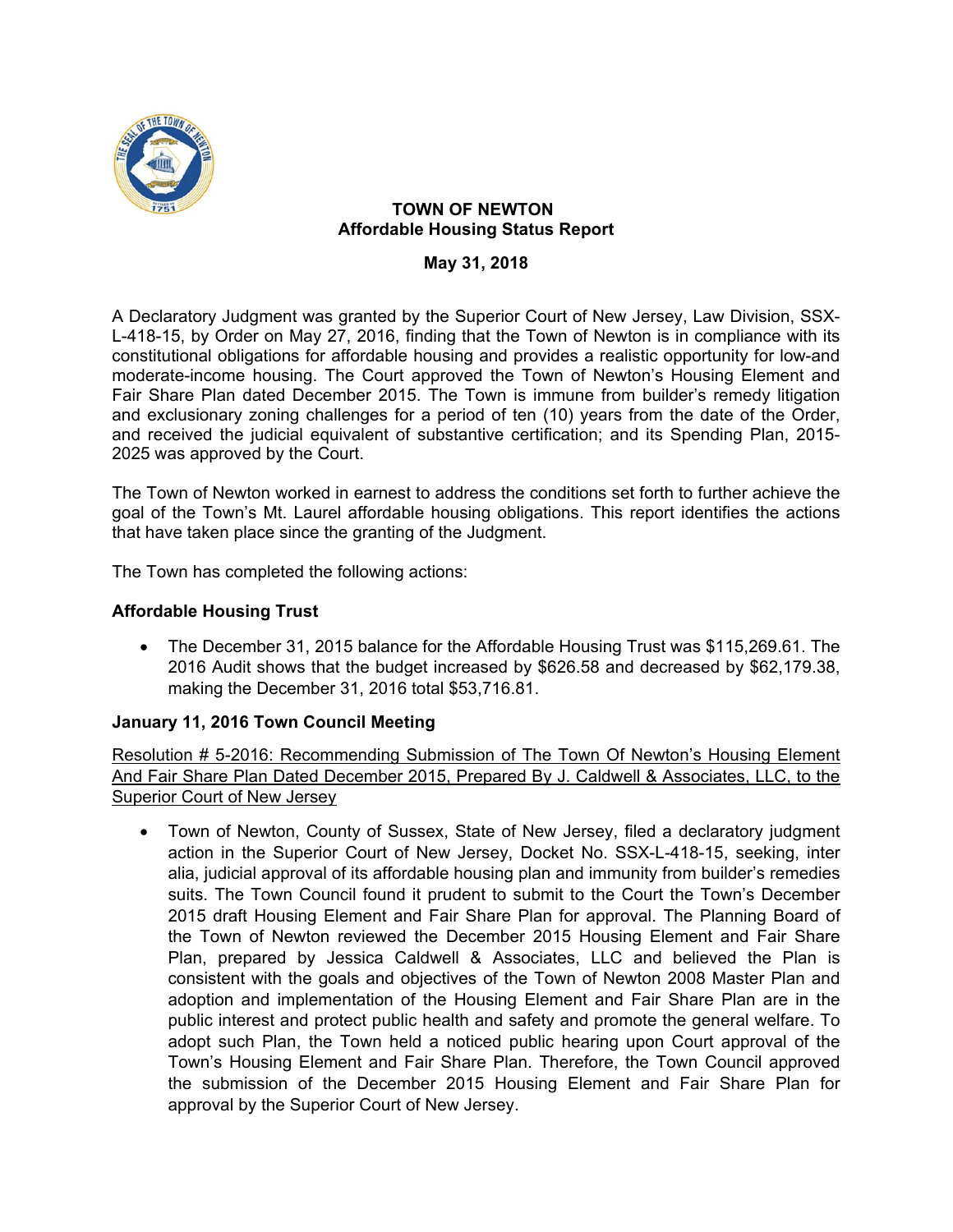# **May 23, 2016 Town Council Meeting**

Ursula Leo, Esq. provided an update on the COAH court case which recently concluded. Mrs. Leo congratulated Council on the Plan approval and outlined the details. The Council thanked Mrs. Leo, Mrs. Millikin and Jessica Caldwell, Town Planner, for the successful COAH court outcome.

#### **July 1, 2016 Town Council Meeting**

• In a prepared speech read by Mayor Diglio, she addressed affordable housing by stating the following: "The Town Square Center should be breaking ground within the next several months. This complex will offer low income housing to seniors and will have a senior community center."

# **August 22, 2016 Town Council Meeting**

Resolution # 146-2016: Approving an Agreement for Payment In Lieu Of Taxes Between the Town of Newton and Sussex County Habitat for Humanity

 Sussex County Habitat for Humanity received approval to construct a building located at 82 Mount View Street, Block 19.05, Lot 33 (formerly Block 1306, Lot 17.01) to be used as an office and for the storage of building materials and supplies for its mission of providing affordable housing. As a condition of the approval, Sussex County Habitat for Humanity has agreed to enter into Agreement for Payment In Lieu of Taxes ("Agreement") in which the Town agrees to accept payment in lieu of taxes in return for the tax exemption reflected in the Agreement (attached to the Resolution as Exhibit A).

Resolution # 143-2016: Resolution Approving Developer's Agreement With Newton Town Centre Urban Renewal Associates, L.P.

- Newton Town Centre Urban Renewal Associates, L.P. obtained approval for use and bulk variances and preliminary and final site plan approval for property located at Block 8.05, Lots 4, 7, 8, and 9 as shown on the Tax Map of the Town of Newton, located at the corner of Spring Street, Union Place and Trinity Street, Newton, New Jersey. The preliminary site plan approval was memorialized by Resolution of the Town of Newton Planning Board dated July 17, 2013 and final site plan approval was memorialized by Resolution of the Town of Newton Planning Board dated January 21, 2015.
- The approvals are generally for a mixed-use residential building, specifically, 64 agerestricted affordable residential apartments plus one Superintendent apartment, with parking, commercial/retail space and a community center. As part of the approvals Newton Town Centre Urban Renewal Associates, L.P. is required to enter into a Developer's Agreement with the Town of Newton. The Town of Newton and Newton Town Centre Urban Renewal Associates, L.P. have negotiated a Developer's Agreement.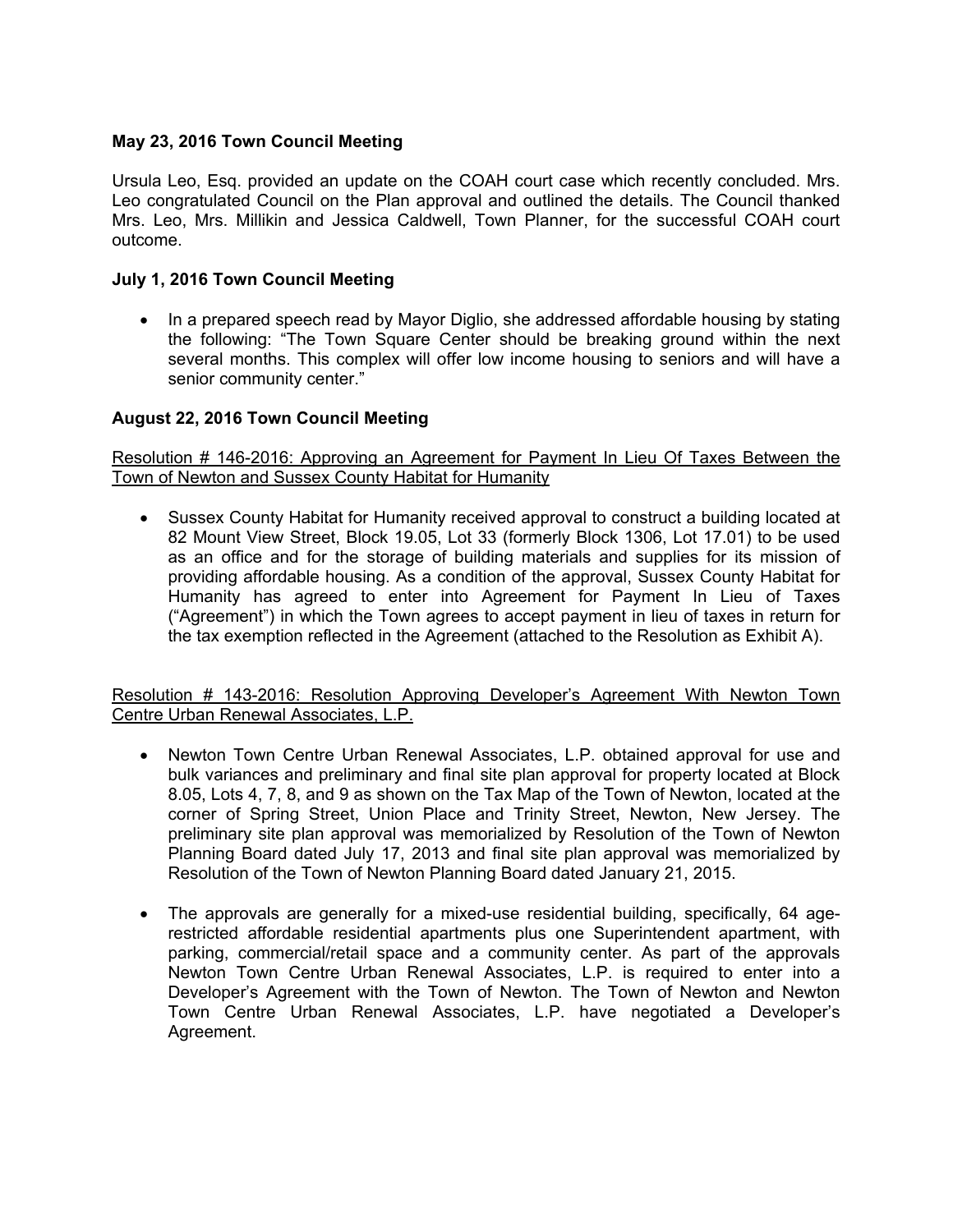Resolution # 149-2016: Resolution of The Town of Newton, In the County of Sussex, New Jersey Authorizing the Execution of Loan Documents in The Principal Amount Of \$50,000 With Newton Town Centre Urban Renewal Associates, L.P. And Authorizing Certain Other Actions in Connection Therewith

 Newton Town Centre Urban Renewal Associates, L.P. represented to the Town that it would not be feasible to undertake the mixed-use residential building project located at Block 8.05, Lots 4, 7, 8, and 9, located at the corner of Spring Street, Union Place and Trinity Street without financial assistance from the Town. It was requested that the Town fund a loan to the principal amount of \$50,000 from the Town's Affordable Housing Trust Fund. Resolution No. 73-2015, previously authorized funding to the project from the Town's Affordable Housing Trust Fund in the amount of \$50,000. The Town authorized the execution of documents and certain other actions in connection with the implementation of the Project and the closing of the loan.

Resolution # 150-2016: Omnibus Resolution of The Town of Newton, in the County Of Sussex, New Jersey Authorizing the Execution of Loan Documents in the Principal Amount of \$45,000 with Newton Town Centre Urban Renewal Associates, L.P. and Authorizing Certain Other Actions in Connection Therewith

 Newton Town Centre Urban Renewal Associates, L.P. represented to the Town that it would not be feasible to undertake the mixed-use residential building project located at Block 8.05, Lots 4, 7, 8, and 9, located at the corner of Spring Street, Union Place and Trinity Street without financial assistance from the Town. The requested that the Town fund a loan to the principal amount of \$45,000 from the Town's Affordable Housing Trust Fund. Resolution No. 102-2013, previously authorized funding to the project from the Town's Affordable Housing Trust Fund in the amount of \$45,000. The Town authorized the execution of documents and certain other actions in connection with the implementation of the Project and the closing of the loan.

# **September 21, 2016 Town of Newton Planning Board Meeting**

Reexamination of the Town of Newton Master Plan Pursuant to N.J.S.A. 40:55D-89 specifically with respect to adoption of a revised Housing Element and Fair Share Plan.

- Jessica Caldwell, Town Planner, addressed the Reexamination of the Town of Newton Master Plan concerning the adoption of a revised Housing Element and Fair Share Plan. Ms. Caldwell stated that the Town is very good shape, and that the Court commended the Towns on this plan. The Court approved the plan subject to the Planning Board approving it.
- When the Supreme Court struck down the Round Three Rules for Affordable Housing, the Town submitted to the Court for approval of Substantive Certification. This was to continue with protection under COAH from builder's remedy lawsuits. It was approved by the Court and we received Substantive Certification for 10 years until 2025. One piece of approval is to adopt a new Housing Element and Fair Share Plan, which the Town is doing via Master Plan Reexamination because of the one new zone proposed within the Housing Plan.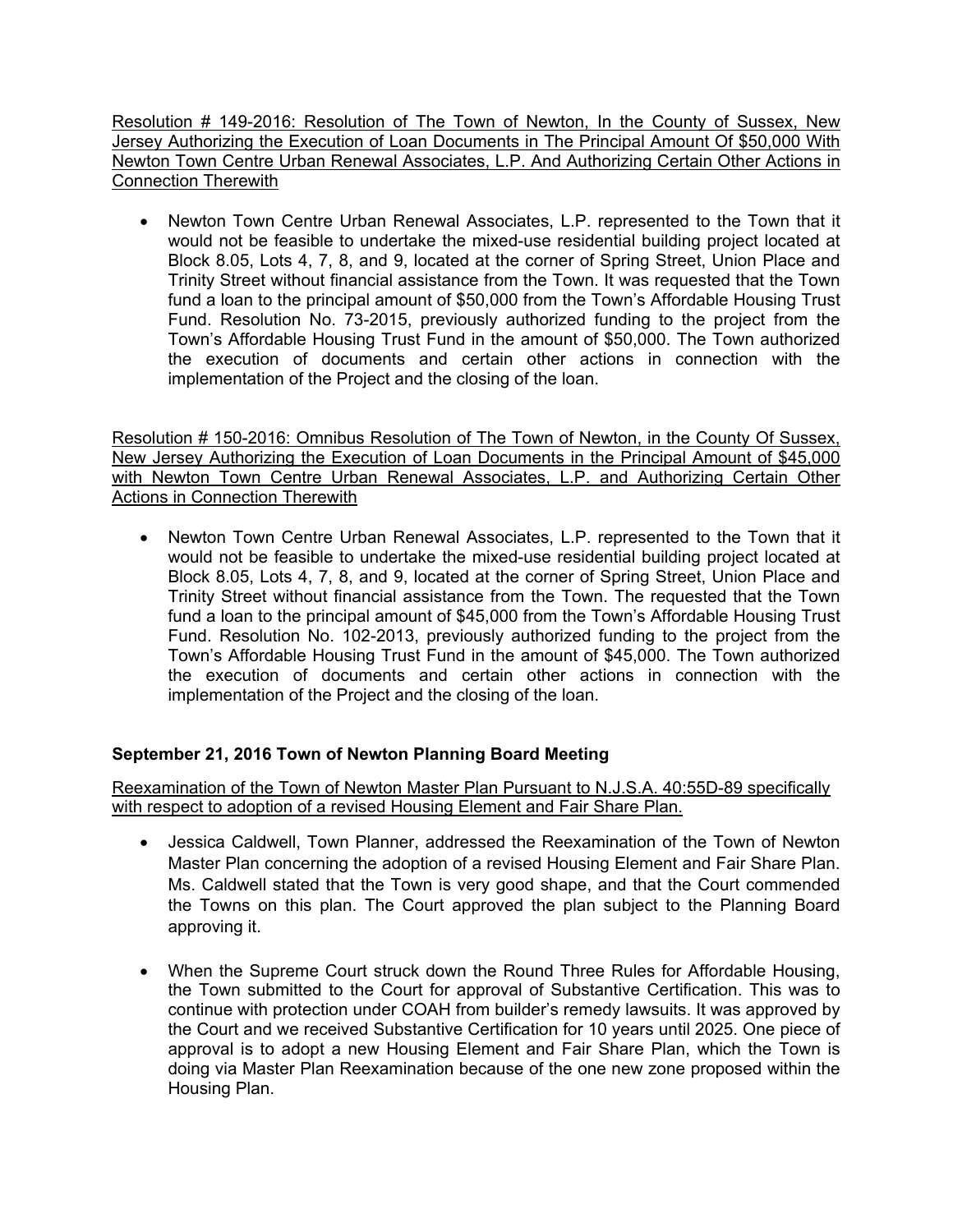- There are five parts to a reexamination under Municipal Land Use Law (MLUL). One is what were the major land development problems and objectives that were in play when we did the last Master Plan Reexamination? The last one was in December 2014. Because of the court case, the new issue that was raised was the need to submit to the court for affordable housing. The Housing Element was revised in 2005, 2008 and 2010. The new Housing Element has updated data from 2010 and 2014, which consists of demographic data, information on the number of units required to be in compliance with COAH, and new and existing developments such as the RPM Development project which will create 65 units of affordable senior housing. It also discusses how the Town incorporated an affordable housing overlay zone as a proposed part of the Housing Element and Fair Share Plan. The property is located at Block 3.04, Lot 1 with frontage on Mill Street, Water Street and Emmons Avenue has a total area of 26.24 acres. The owner, Water St and North Park Drive, LLC, expressed interest in building interest in new construction with an affordable housing component. The property is zoned SD-3 Special District 3, which does not allow stand-alone residential development. The Town has developed an Affordable Housing Overlay Zone (AHO Zone) for application to this property as well as other properties that may become available for affordable housing development in the future. The McGuire Redevelopment Plan, Merriam Gateway Redevelopment Plan, and Amendment to the Master Plan was incorporated as an update to the development work done in the Town.
- The Town adopted Dr. Kinsey's obligation for the municipality for the Fair Share Plan. He showed a present need of 72 units and a prospective need of 83 units for a total affordable housing obligation of 155 affordable units. The Fair Share Plan provides a realistic opportunity to address the 155 units of affordable housing required for the remaining Third Round ending in 2025. Furthermore, the plan identifies opportunities to create in excess of 217 units of credits, which provides for a potential excess of 75 unit credits above the Town's Third Round obligation. While all planned projects may not be constructed during the Third Round period, the Town's Fair Share Plan accommodates that potential by planning for a net excess of 75 units. Units of credit not applied from excess credits and age-restricted housing that was capped will be carried over into future rounds.
- A chart with a summary of the Fair Share Plan can be found at the end of this report.

#### **Martorana Enterprises**

#### December 21, 2016 Planning Board Meeting

- Grande Villagio/Martorana Enterprises located at 104 Sparta Avenue (Block: 22.03, Lot: 13.01 & 13.02, Zone: SD-4), received final site plan approval previously for the construction of 54 townhouses in 9 buildings and the conversion of an existing office building into a community center for the condominium association. The applicant requested and was approved to for a change in final site plan approval to change the 14 end units from a two-car garage to a one car garage to expand living quarters.
- Six of the townhomes will be low to moderate income housing units. The first phase would have three buildings; the second phase would be buildings 4, 5 and the COAH units. In phase three would be buildings 6, 7, 8 and 9.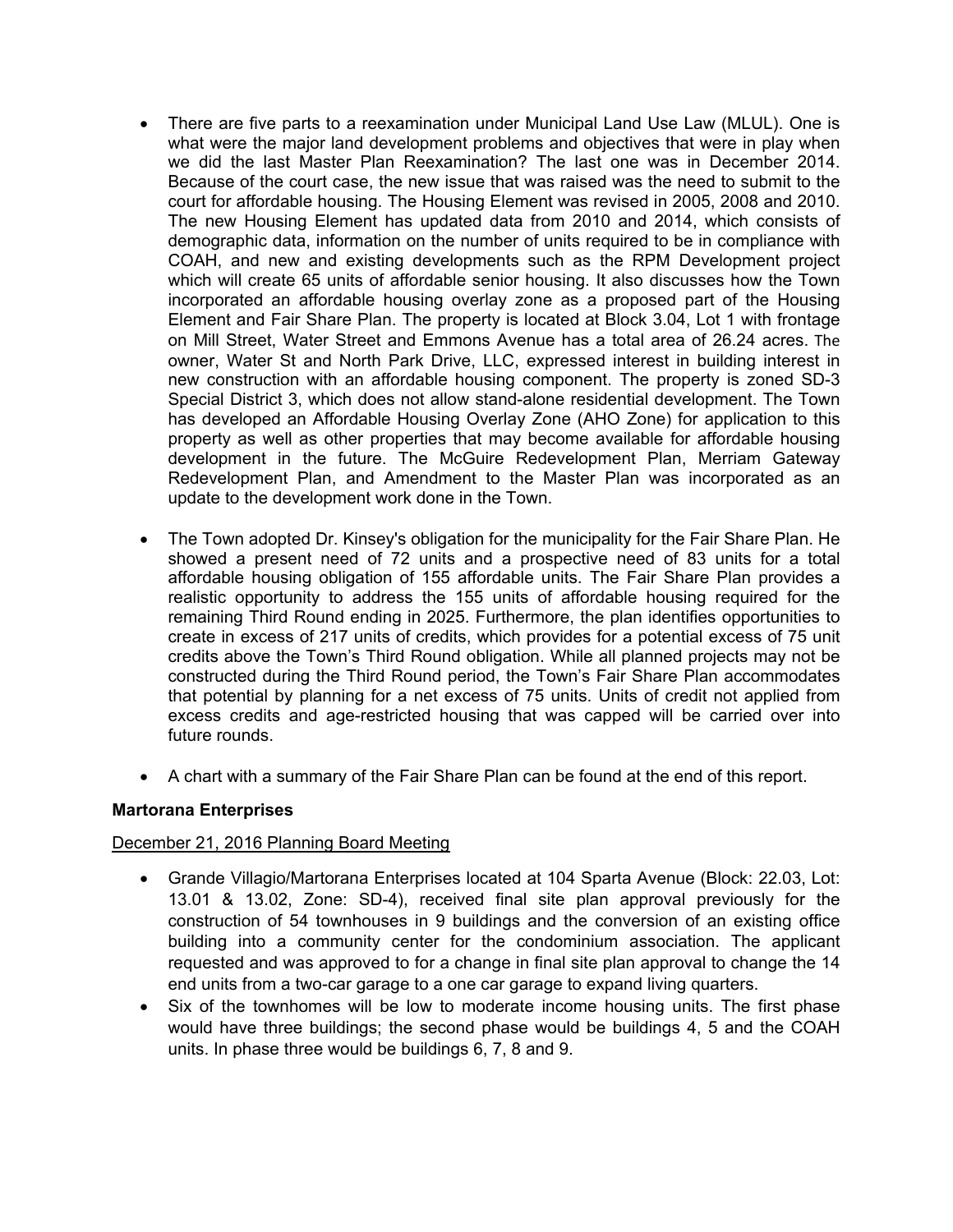#### January 18, 2017 Planning Board Meeting

Resolution granting amended final site plan approval.

#### April 18, 2018 Planning Board Meeting

 Martorana Enterprises is working on Phase Two (includes the 6 COAH units). The applicant is requesting to switch the requirement of brick facade for a stone facade. This is due to customer preference. Board is requesting an informal meeting to look at architectural plans rather than an amendment.

# **January 8, 2018 Town Council Meeting**

 Ms. Caldwell, Town Planner, appeared before the Council to address a request from Community Options. Community Options located a group home in Newton and has requested funds from Affordable Housing Trust Fund. After a brief discussion, Ms. Caldwell outlined the Memorandum of Understanding and Council agreed with Ms. Caldwell's recommendation for use of funds to Community Options. It was further recommended not eliminating the municipal tax portion of the property taxes. Council agreed to have a Resolution on the agenda for the next Council Meeting. Ms. Caldwell also provided a brief update on the current status of the COAH obligations for the Town of Newton.

# **January 22, 2018 Town Council Meeting**

Resolution #23-2018: Directing Use of Affordable Housing Trust Fund Monies for Community Options, Inc.

 Community Options, Inc. requested that the Newton Town Council consider contributing affordable housing trust fund monies towards its three-bedroom group home project in order to assist it in providing affordable housing in the Town. The Newton Town Council determined there are sufficient funds in its affordable housing trust fund to earmark a \$75,000.00 contribution (\$25,000.00 per bedroom) to Community Options, Inc. The Community Options project will satisfy a portion of the Town of Newton's affordable housing requirements. Community Options will enter into a Memorandum of Understanding and Agreement for Payment in Lieu of Taxes with the Town of Newton, pursuant to which Community Options shall pay the Town the municipal portion of the 2018 total tax obligation, with an annual 2% increase thereafter.

#### **April 25, 2018 - Town Centre Senior Housing Grand Opening**

 The project reached completion in April 2018. There was a housing lottery in March 2018. More than half of the units are occupied. All but 10 units have applications in progress. Applications are currently being accepted.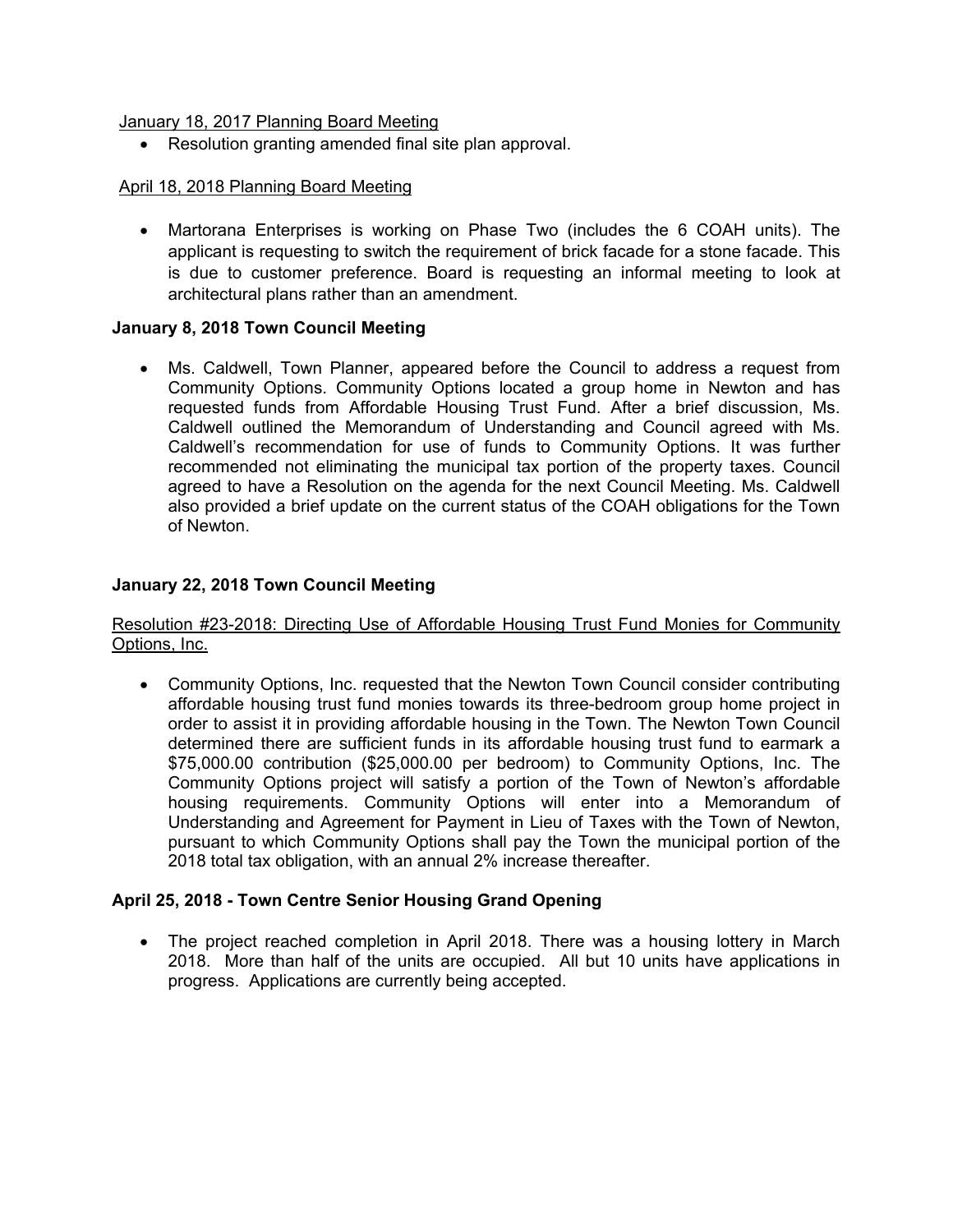| Town of Newton Fair Share Plan Summary                                   |                                                         |                 |                 |                                                  |  |  |  |
|--------------------------------------------------------------------------|---------------------------------------------------------|-----------------|-----------------|--------------------------------------------------|--|--|--|
| <b>Project Name</b>                                                      | <b>Type</b>                                             | <b>Units</b>    | <b>Bonuses</b>  | <b>Total</b><br><b>Credits</b>                   |  |  |  |
| <b>PRIOR ROUND</b>                                                       |                                                         |                 |                 |                                                  |  |  |  |
| Homes                                                                    | Sussex County ARC Group Supportive/Special Needs rental | 17              | 10              | 7                                                |  |  |  |
| <b>Birth Haven Group Home</b>                                            | Supportive/Special Needs rental                         | $\overline{6}$  | 0               | 6                                                |  |  |  |
| Bristol Glen Assisted Living<br>Facility                                 | <b>Senior Rental</b>                                    |                 | 0               | 1                                                |  |  |  |
| Merriam Gateway Inclusionary<br>Project                                  | Rental                                                  | 6               | 4               | 10                                               |  |  |  |
| <b>Prior Round Total</b>                                                 |                                                         |                 |                 | $\overline{24}$                                  |  |  |  |
| <b>THIRD ROUND</b>                                                       |                                                         |                 |                 |                                                  |  |  |  |
|                                                                          | <b>Completed Units</b>                                  |                 |                 |                                                  |  |  |  |
| <b>Bristol Glen Assisted Living</b>                                      | <b>Senior Rental</b>                                    | 5               | 1               | $\overline{6}$                                   |  |  |  |
| Progressive Health Residential<br><b>Health Care</b>                     | Supportive/Special Needs rental                         | <sup>4</sup>    |                 | 5                                                |  |  |  |
| Samaritan<br>Inn<br>(very<br><i>income</i> )                             | <b>Iow</b> Alternative Living Arrangements              | $\overline{11}$ | 3               | $\overline{14}$                                  |  |  |  |
| Katie's<br><b>House</b><br>Housing                                       | Supportive Two, two-bedroom group homes 4               |                 |                 | $\overline{4}$                                   |  |  |  |
| <b>Inclusionary Zoning</b>                                               |                                                         |                 |                 |                                                  |  |  |  |
| $SD-9$                                                                   | <b>Family For-Sale</b>                                  | $\overline{54}$ | $\overline{17}$ | $\overline{71}$                                  |  |  |  |
| $SD-9$                                                                   | <b>Family Rental</b>                                    | $\overline{17}$ | $\overline{4}$  | $\overline{22}$                                  |  |  |  |
| <b>Redevelopment Plan</b>                                                |                                                         |                 |                 |                                                  |  |  |  |
| <b>Paterson Avenue</b>                                                   | Rental or for sale                                      | 14              | 5               | 19                                               |  |  |  |
| <b>Hicks Avenue</b>                                                      | Rental or for sale                                      | 7               | $\overline{2}$  | g                                                |  |  |  |
| <b>Merriam Gateway</b>                                                   | Rental                                                  | 9               | $\overline{3}$  | 12                                               |  |  |  |
| <b>Municipally-Sponsored 100% Affordable</b>                             |                                                         |                 |                 |                                                  |  |  |  |
| <b>Newton Town Centre</b>                                                | <b>Senior Rental</b>                                    | 65              | 21              | 15 (reduced<br>86<br>from<br>based<br>on<br>cap) |  |  |  |
| <b>Special Needs/Supportive Housing</b>                                  |                                                         |                 |                 |                                                  |  |  |  |
| <b>SCARC, Inc. Group Home</b>                                            | Supportive/Special Needs rental 6                       |                 | $\overline{2}$  | $\overline{8}$                                   |  |  |  |
| <b>Rental Housing</b>                                                    |                                                         |                 |                 |                                                  |  |  |  |
| Grande Villaggio                                                         | <b>Family Rental</b>                                    | $\overline{6}$  | 2               | $\overline{8}$                                   |  |  |  |
| Water Street and N. Park Drive                                           | <b>Family Rental</b>                                    | $\overline{18}$ | $\overline{6}$  | $\overline{24}$<br>$\overline{217}$              |  |  |  |
| <b>Third Round Fair Share Plan Total</b>                                 |                                                         |                 |                 |                                                  |  |  |  |
| <b>Third Round Obligation</b>                                            |                                                         |                 |                 |                                                  |  |  |  |
| Potential Excess Credits to Apply to Present Need and Future Obligations |                                                         |                 |                 |                                                  |  |  |  |